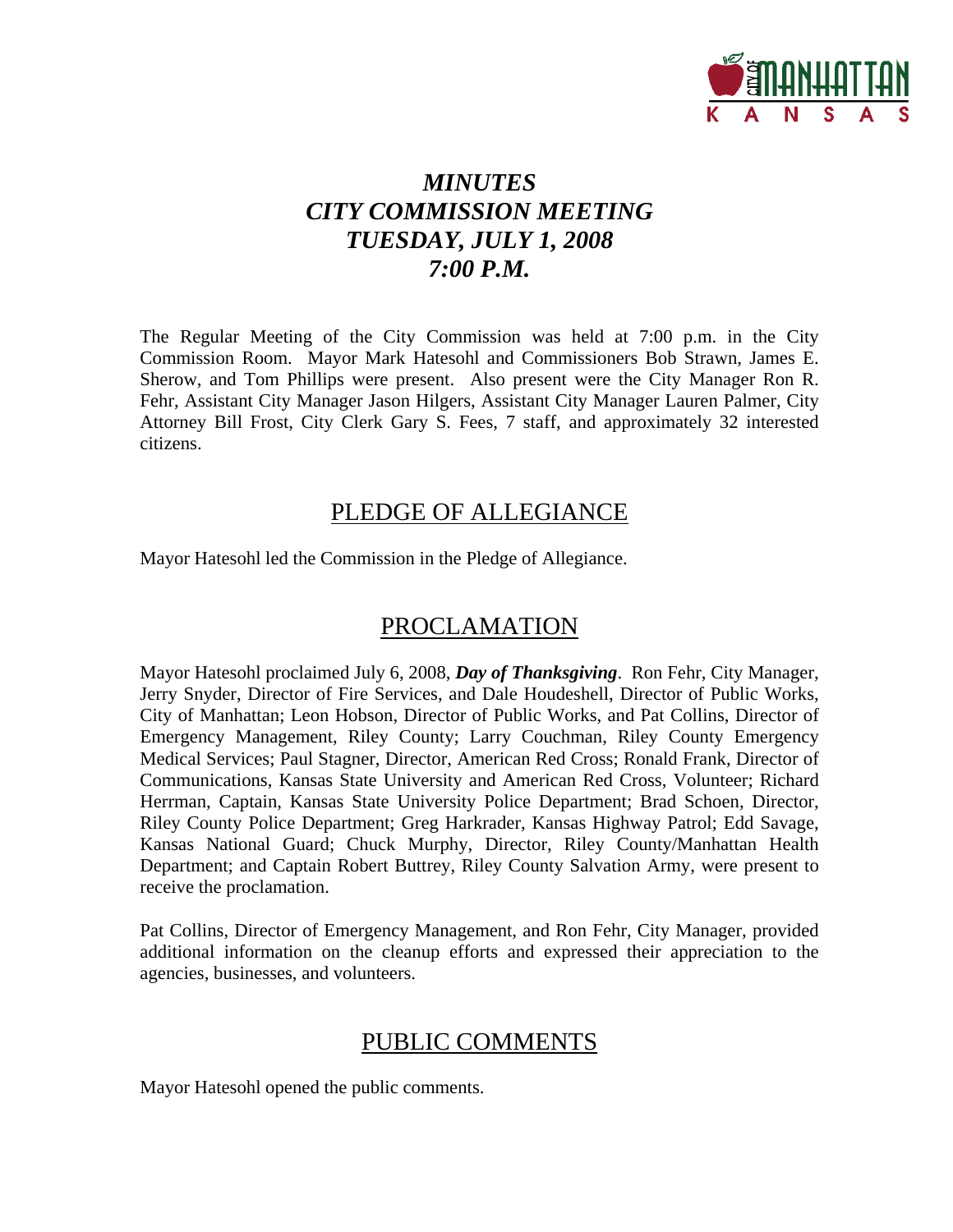# PUBLIC COMMENTS *(CONTINUED)*

Isabelle Krysko and Iana Lynch, 1517 Leavenworth Street, voiced their disappointment to the Commission that the City Park Pool is closed.

Gina Diller, 1230 Pierre Street, informed the Commission that her children have taken swimming lessons at City Park Pool and stated that it is a great loss to have the pool closed.

Mayor Hatesohl and City Manager Ron Fehr provided additional information on the current status of City Park Pool and cited safety concerns addressed by the engineers in making the determination that the potential risk of injury was too great to open the pool. They informed the public that the Commission would be discussing City Park Pool during the Work Session on Tuesday, July 8, 2008.

Heather McCrea, 1517 Leavenworth Street, emphasized to the Commission the importance of historic preservation in relationship to the pools age and period, and asked to consider this factor during the pool restoration.

Helen Roser, P.O. Box 1814, Manhattan, informed the Commission her reasons for using a post office number and voiced concern with the City accepting \$500,000 for the City Park Pavilion project without knowing where the money is coming from. She then referred to a June 26, 2008, article from a local publication regarding Commissioner Strawn's comments of the difference between liberals and conservatives. Finally, she raised objections to Commissioner Strawn's involvement in partisan politics and with him managing Dick Miller's campaign for the Kansas House of Representatives District 67.

Commissioner Strawn clarified that he is not managing the campaign, but is Dick Miller's Treasurer. He acknowledged that Mr. Miller is a good friend and that he will go to his fellow Commissioners and determine if this is an ethical problem, and, if it is, said that he would resign his position as Treasurer.

Joe Knopp, 104 Oakwood Circle, raised concern of a City representative soliciting money to upgrade City projects. He voiced concern that there is going to be a tendency to look and create a good guy list for those that contribute to City projects. He asked that policies and additional thought be given before the City does this. He stated that he did not intend to impugn anyone's integrity, but it could potentially be perceived that way.

Vincent Tracey, 304 Knoxberry Drive, voiced concern regarding the recent closure of City Park Pool and the need to have a plan to replace the pool. He then suggested receiving insurance funds from the truck driver's company that damaged the Sunset Zoo sign and to take the existing sign letters to a local welding class and design a new sign on taller piers. He stated that the Friends of Sunset Zoo could contribute to the costs to replace the sign.

Hearing no other comments, Mayor Hatesohl closed the public comments.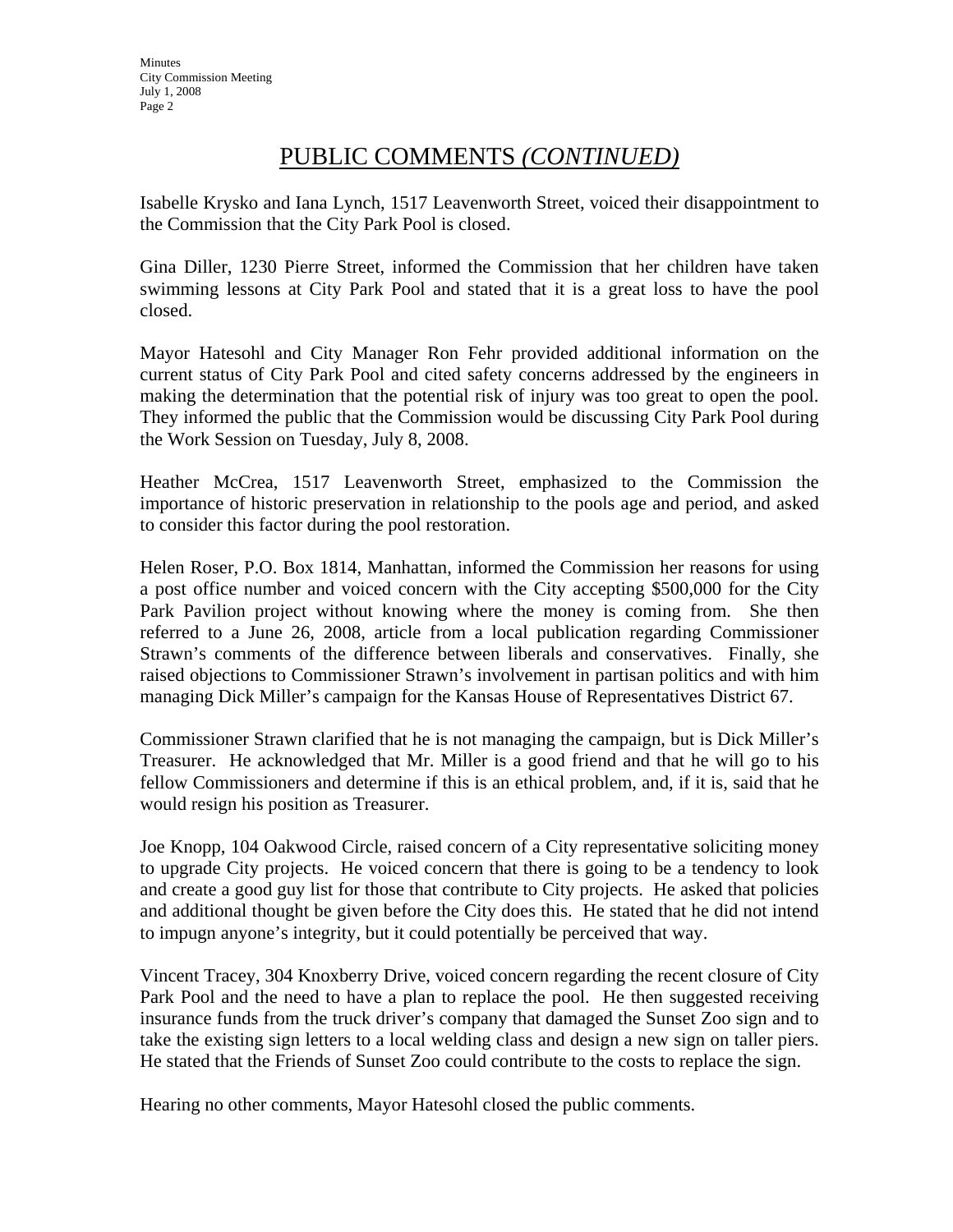**Minutes** City Commission Meeting July 1, 2008 Page 3

# COMMISSIONER COMMENTS

Commissioner Strawn explained the plan to improve the City Park Pavilion and expand the ice rink to meet the needs of the community. He said that it is common for private parties to give back to their community for public purposes. He stated that he's received a favorable response so far in raising private funds and rejected the notion that private individuals or corporations that want to give something back to make the community better are only doing it for their personal gain.

Commissioner Sherow reiterated that during the Work Session on Tuesday, July 8, 2008, the City Commission would discuss the City Park Pool and how best to reestablish this pool in the crown jewel of our community. He commented about the need to create a Bicycle Committee and was looking forward in hearing its recommendations to the Commission. He stated that he understood the concerns brought up about private fundraising, but expressed his appreciation for the private fundraising efforts recently experienced, specifically, the significant donation from the Reitz family, used for the restoration of the Union Pacific Depot. He then addressed the need to build up our reserves so that we can address items such as the City Park Pool.

Commissioner Phillips stated that Commissioner Strawn's intentions are honorable on this project and appreciated the concerns of perception. He suggested that considerations be given to work with the Manhattan Community Foundation versus a City Commissioner heading the fundraising efforts to ensure that a misconception does not exist.

Mayor Hatesohl explained the time constraints surrounding the City Park Pavilion project and stated in theory we could put together a Friends of the Pavilion group and try to raise \$1 million over the course of a year.

Jason Hilgers, Assistant City Manager, provided an update on the Fourth Street project, landscaping plans, and anticipated activity on the North End Redevelopment.

## CONSENT AGENDA

(\* denotes those items discussed)

#### **MINUTES**

The Commission approved the minutes of the Regular City Commission Meeting held Tuesday, June 17, 2008, and the Special City Commission Meeting held on Tuesday, June 24, 2008.

#### **CLAIMS REGISTER NO. 2585**

The Commission approved Claims Register No. 2585 authorizing and approving the payment of claims from June 11, 2008, to June 23, 2008, in the amount of \$8,067,343.55.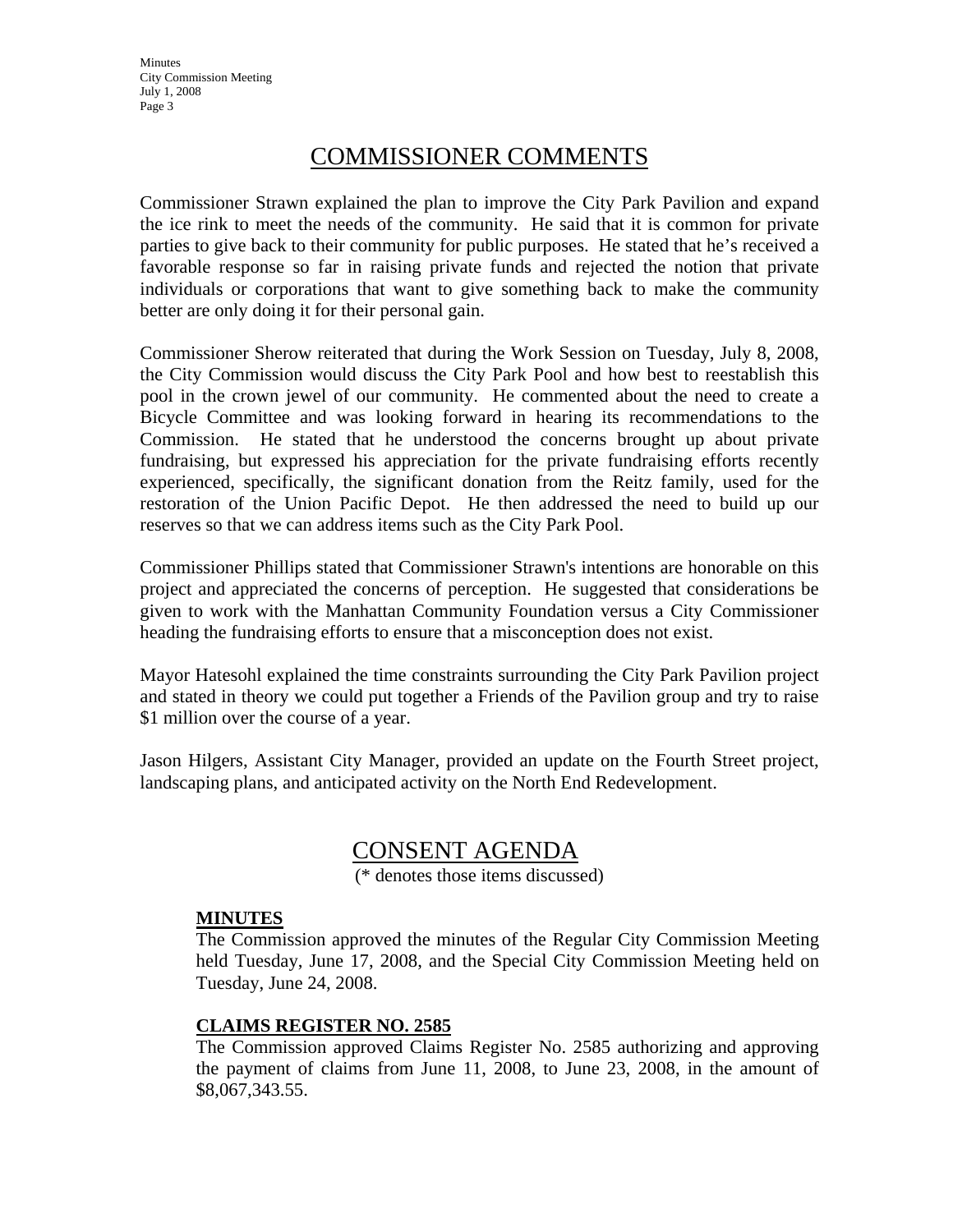**Minutes** City Commission Meeting July 1, 2008 Page 4

# CONSENT AGENDA (*CONTINUED*)

### **LICENSE – TREE MAINTENANCE**

The Commission approved a Tree Maintenance license for calendar year 2008 for Hendrickson Tree Care Co., 5611 N. 84<sup>th</sup> St., of Overland Park, Kansas; and Randy's Tree Service, 110 Castle St., of Junction City, Kansas.

#### **FINAL PLAT – NORTHWING ADDITION, UNIT ONE**

The Commission accepted the easements and rights-of-way, as shown on the Final Plat of Northwing Addition, Unit One, generally located approximately 1,400 feet east of the Marlatt Avenue and Tuttle Creek Boulevard intersection, based on conformance with the Manhattan Urban Area Subdivision Regulations.

#### **FINAL PLAT – GATEWAY SUBDIVISION NO. 2**

The Commission accepted the easements and rights-of-way, as shown on the Final Plat of Gateway Subdivision No. 2, generally located at the Walgreens Drug Store on the southeast corner of Bluemont Avenue and N. 4<sup>th</sup> Street, based on conformance with the Manhattan Urban Area Subdivision Regulations.

#### **ORDINANCE NO. 6706 – PRETREATMENT REGULATIONS**

The Commission approved Ordinance No. 6706 amending Chapter 32, to include Pretreatment Regulations.

### **ORDINANCE NO. 6707 – LEASE PURCHASE AGREEMENT – 75 FOOT PIERCE PUC QUINT PUMPER LADDER TRUCK**

The Commission approved Ordinance No. 6707 authorizing the Mayor and City Clerk to execute a lease purchase agreement with De Lage Landen Public Finance, LLC, of Kansas City, Missouri, for the purchase of a 75 foot Pierce PUC quint pumper ladder truck.

#### **FIRST READING – AMEND TERM – AT&T KANSAS FRANCHISE AGREEMENT**

The Commission approved first reading of an ordinance amending the Code of Ordinances to extend the term of the franchise agreement with AT&T Kansas for a period of one year.

### **PUBLIC HEARING – SPECIAL ASSESSMENTS – GENERAL OBLIGATION BONDS 2008C**

Mayor Hatesohl opened the public hearing.

Hearing no comments, Mayor Hatesohl closed the public hearing.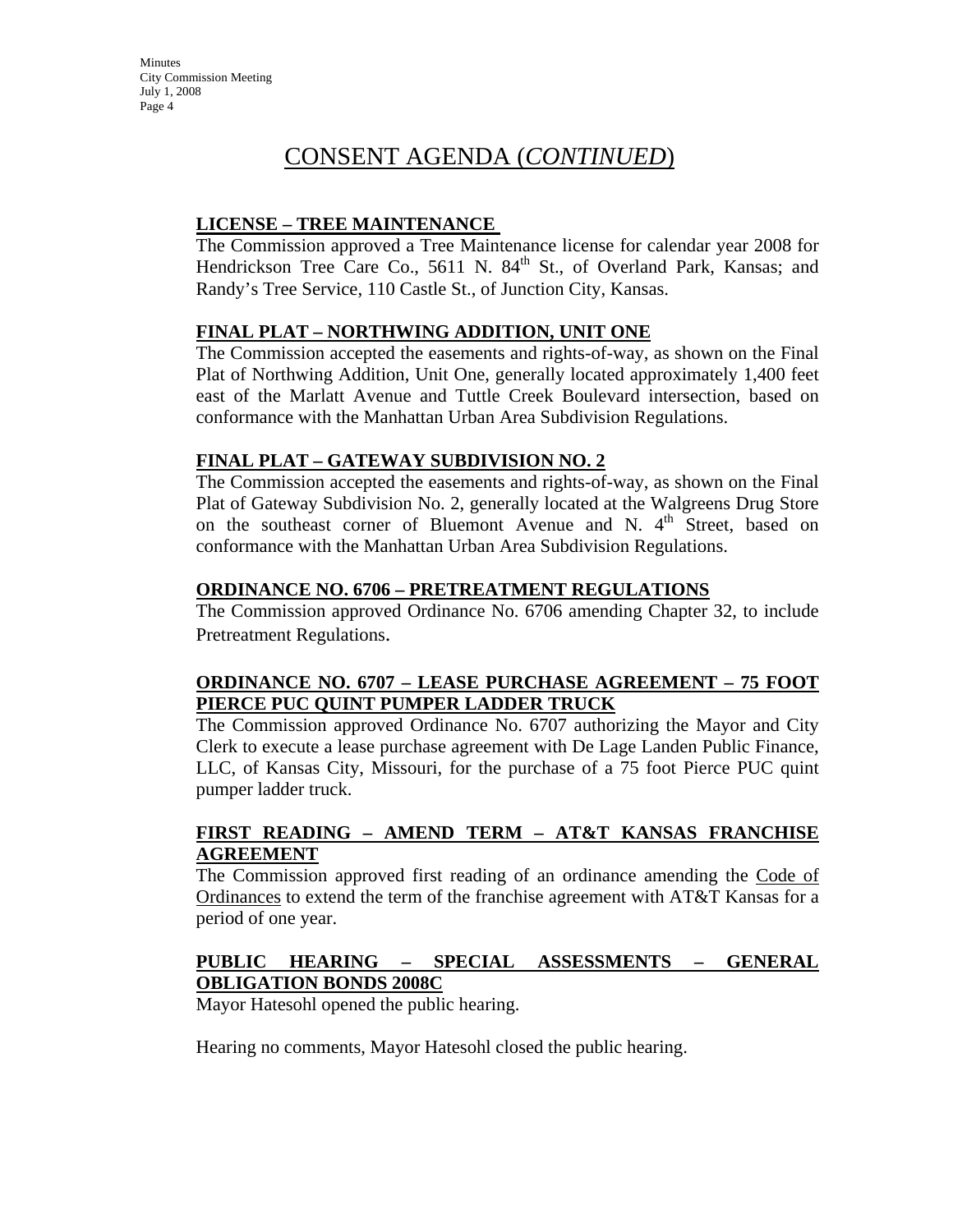# CONSENT AGENDA (*CONTINUED*)

#### **FIRST READING - SPECIAL ASSESSMENTS – GENERAL OBLIGATION BONDS 2008C**

The Commission approved first reading of an ordinance levying against the benefiting property for the following two (2) projects, which have been completed: *Eureka Addition – Street (ST0613) and Limey Pointe/McCall Road Improvements – Street (ST0627).*

### **RESOLUTION NO. 070108-A – STONE POINTE ADDITION PEDESTRIAN BRIDGE (SP0701)**

The Commission found the petition sufficient and approved Resolution No. 070108-A, finding the project advisable and authorizing construction of a pedestrian bridge into Anneberg Park from Stone Pointe Additions (SP0701).

### **REQUEST FOR PROPOSALS – STONE POINT ADDITION PEDESTRIAN BRIDGE(SP0701)**

The Commission authorized City Administration to solicit proposals for the design of the Stone Pointe Additions Pedestrian Bridge (SP0701) and appointed Commissioner Strawn to serve on the Selection Committee.

#### **NEGOTIATE CONTRACT – 2008 NEW AND PARALLEL WATER LINES (WA805P)**

The Commission accepted the recommendation of the Selection Committee and authorized City Administration to negotiate a contract with HWS Consulting Group, Inc. and Sloan Meier Hancock - Engineers Surveyors, P.A., Inc., of Manhattan, Kansas, for the 2008 New and Parallel Water Lines Project (WA805P).

### **PREPARE REQUEST FOR PROPOSALS – THIRD PARTY ADMINISTRATION SERVICES – WORKERS' COMPENSATION PROGRAM**

The Commission authorized City Administration to develop a Request for Proposals in conjunction with Charlson-Wilson Insurance Agency, of Manhattan, Kansas, for the purpose of soliciting Third Party Administration services and reinsurance coverage for the City's Workers' Compensation program.

### **\* AWARD CONTRACT – REFUSE COLLECTION SERVICES**

Ron Fehr, City Manager, and Dale Houdeshell, Director of Public Works, provided additional information on the item and responded to questions from the Commission.

Nick Arena, Management Intern, informed the Commission that a letter was sent to every local refuse hauler and explained that numerous calls were made to the prior contractor, with no response.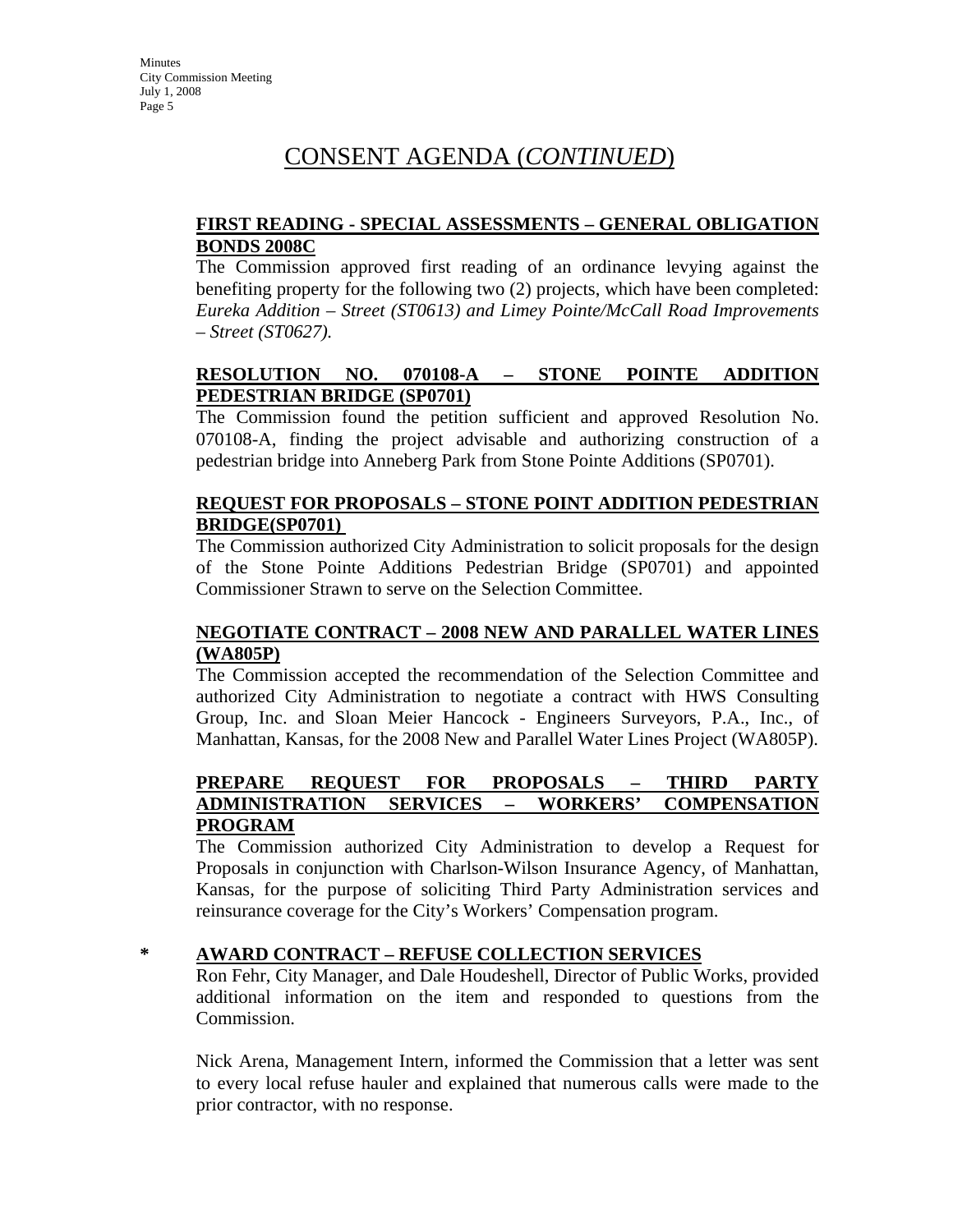# CONSENT AGENDA (*CONTINUED*)

#### **\* AWARD CONTRACT – REFUSE COLLECTION SERVICES** *(CONTINUED)*

Commissioner Strawn stated that one bid was unacceptable in commerce and that the City needs to find out why contractors are not bidding on this contract. He encouraged the Commission and City Administration to spend more time on this item in order to receive additional bids.

Ron Fehr, City Manager, responded to questions from the Commission and clarified that the bidder recommended for award followed the process.

Mayor Hatesohl and Commissioner Sherow provided additional comments regarding the item and the need to ensure the integrity of the bid process and to establish procedures if only one bid is received.

The Commission awarded the Refuse Collection Contract to Howie's Trash Service, of Manhattan, Kansas, for an annual collection fee of \$34,852.20 for the next three years (August 1, 2008, to July 31, 2011).

### **CHANGE ORDER NO. 2- FINAL – EUREKA ADDITION – STREET IMPROVEMENTS (ST0613)**

The Commission approved Change Order No. 2 – Final for Eureka Addition Street Improvements (ST0613) resulting in a net increase in the amount of \$19,460.49 (+1.95%) to the contract with Paver's Inc., of Salina, Kansas.

### **OUTSIDE CITY SEWER AGREEMENT – 3171 TUTTLE CREEK BOULEVARD (KABSU)**

The Commission authorized City Administration to finalize and the Mayor and City Clerk to execute an agreement permitting indirect connection to the City of Manhattan's Sanitary Sewer Collection System by Kansas State University, for the KABSU facility located at 3171 Tuttle Creek Boulevard, Riley County, Kansas.

#### **BOARD APPOINTMENTS**

The Commission approved appointments by Mayor Hatesohl to various boards and committees of the City.

#### *Housing Appeals Board*

Re-appointment of Bill Muir, 2040 Shirley Lane, to a three-year term. Mr. Muir's term will begin July 1, 2008, and will expire June 30, 2011.

Re-appointment of Mary Roberts, 1922 Lexington Lane, to a three-year term. Ms. Robert's term will begin July 1, 2008, and will expire June 30, 2011.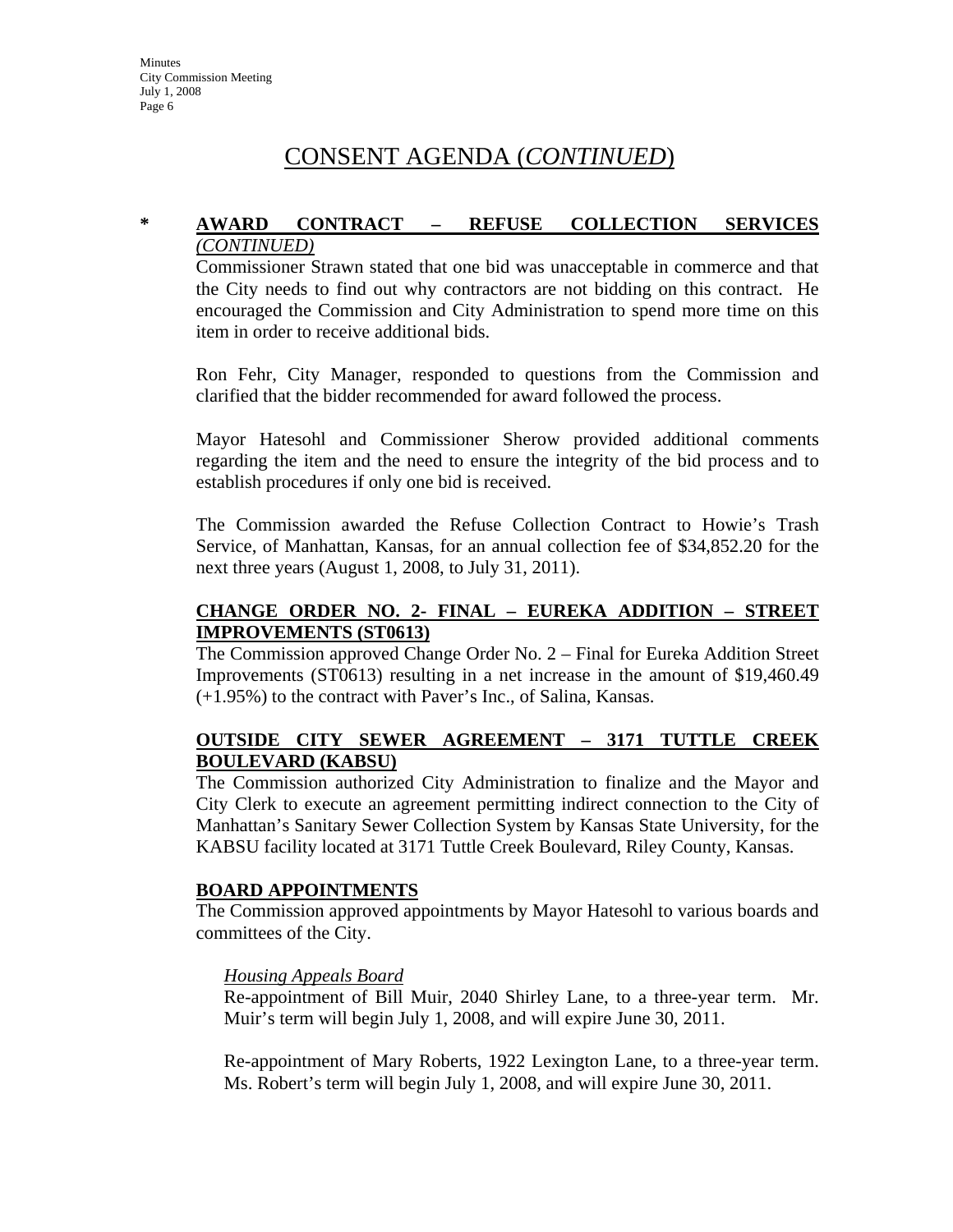# CONSENT AGENDA (*CONTINUED*)

#### **BOARD APPOINTMENTS** *(CONTINUED)*

#### *Joint Corrections Advisory Board*

Re-appointment of Linda Teener, 1900 Judson Street, to a two-year Adult term. Ms. Teener's term will begin July 1, 2008, and will expire June 30, 2010.

### *Riley County-Manhattan Health Board*

Appointment of Bob Strawn, 1551 Williamsburg Court, to a two-year City Commissioner term. Commissioner Strawn's term begins immediately and will expire January 31, 2010.

After discussion, Commissioner Sherow moved to approve the consent agenda as read. Commissioner Phillips seconded the motion. On a roll call vote, motion carried 4-0.

# GENERAL AGENDA

### **FIRST READING - ISSUE INDUSTRIAL REVENUE BONDS (IRB) - GTM SPORTSWEAR**

Lauren Palmer, Assistant City Manager, presented an overview of the item.

Rob Berard, Vice President, Chief Financial Officer, GTM, provided additional information about GTM Sportswear. He then responded to questions from the Commission regarding wages and benefits.

Lauren Palmer, Assistant City Manager, provided additional information on the item and responded to questions from the Commission regarding GTM's compliance.

After discussion, Commissioner Phillips moved to approve first reading of an ordinance issuing IRB financing to GTM Sportswear in a total principal amount not to exceed \$3,771,000.00 for the purposes of acquiring, constructing, expanding, and equipping the company's existing manufacturing facility located at 520 McCall Road. Commissioner Sherow seconded the motion. On a roll call vote, motion carried 3-0, with Commissioner Strawn abstaining.

### **AMENDMENT – 2008 CITY/UNIVERSITY SPECIAL PROJECTS FUND AGREEMENT**

Lauren Palmer, Assistant City Manager, presented the item and answered questions from the Commission.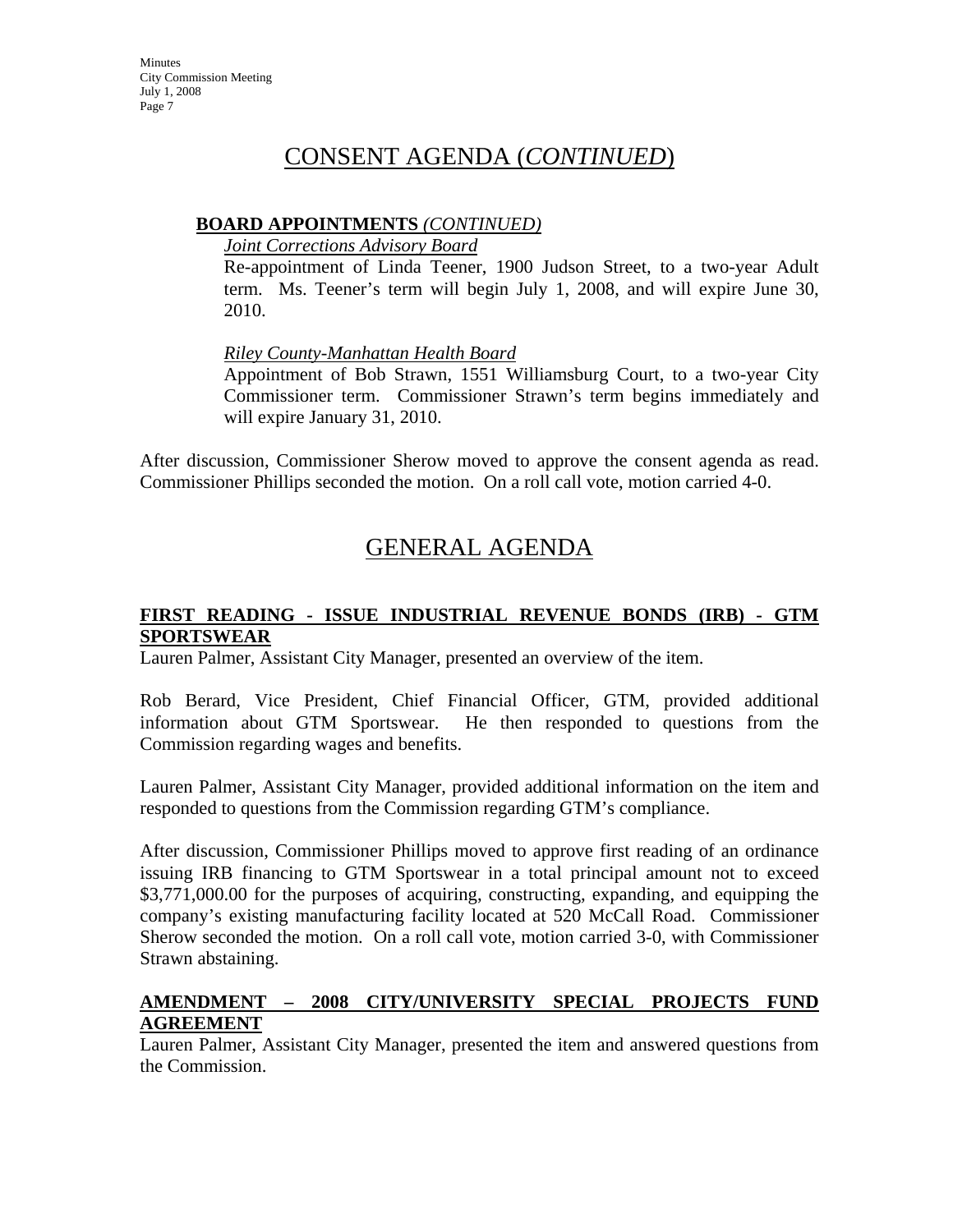# GENERAL AGENDA (*CONTINUED*)

#### **AMENDMENT – 2008 CITY/UNIVERSITY SPECIAL PROJECTS FUND AGREEMENT** *(CONTINUED)*

After discussion, Commissioner Sherow moved to authorize the Mayor and City Clerk to execute the amendment to the 2008 City/University Special Projects Fund agreement with Kansas State University in the amount of \$75,000.00. Commissioner Strawn seconded the motion. On a roll call vote, motion carried 4-0.

## **ORDINANCE NO. 6708 - DISCHARGE OF FIREWORKS ON JULY 5TH**

Jason Hilgers, Assistant City Manager, presented the item and answered questions from the Commission.

Bill Frost, City Attorney, provided clarification on the proposed ordinance and enforcement of the ordinance.

Vincent Tracey, 304 Knoxberry Drive, informed the Commission that he has spoken with military personnel and stated that many have sacrificed quite a bit for others to celebrate this holiday. He asked that if the discharging of fireworks is changed, that additional opportunity be made for public comment and to limit the days and hours.

Bill Frost, City Attorney, provided clarification to the ordinance regarding displays and the permitting process.

Dan Morin, 1605 Little Kitten Avenue, informed the Commission that celebrating Independence Day is wonderful and stated that July 1 through July 4 is appropriate. He provided additional information about other cities in Kansas and their ordinances for discharging fireworks. He stated that there is no reason to expand the current ordinance and recommended that the Commission table the item.

Commissioner Sherow voiced concern with the lack of public notice and questioned why it went to four days in the first place. He provided statistics for Manhattan during the four day period and did not want to extend the period another day that would contribute to the number of emergency responses and associated costs.

Mayor Hatesohl stated there are certain people that do not like fireworks, so they are not going to like it whether it is four days or five days. He said that he would favor adjusting the hours back to 11:00 p.m., except on July 4.

Commissioner Phillips stated that from his vantage point, the request was not initiated from one person's phone call. He stated that he thought about it and one more day did not seem to be an insurmountable request.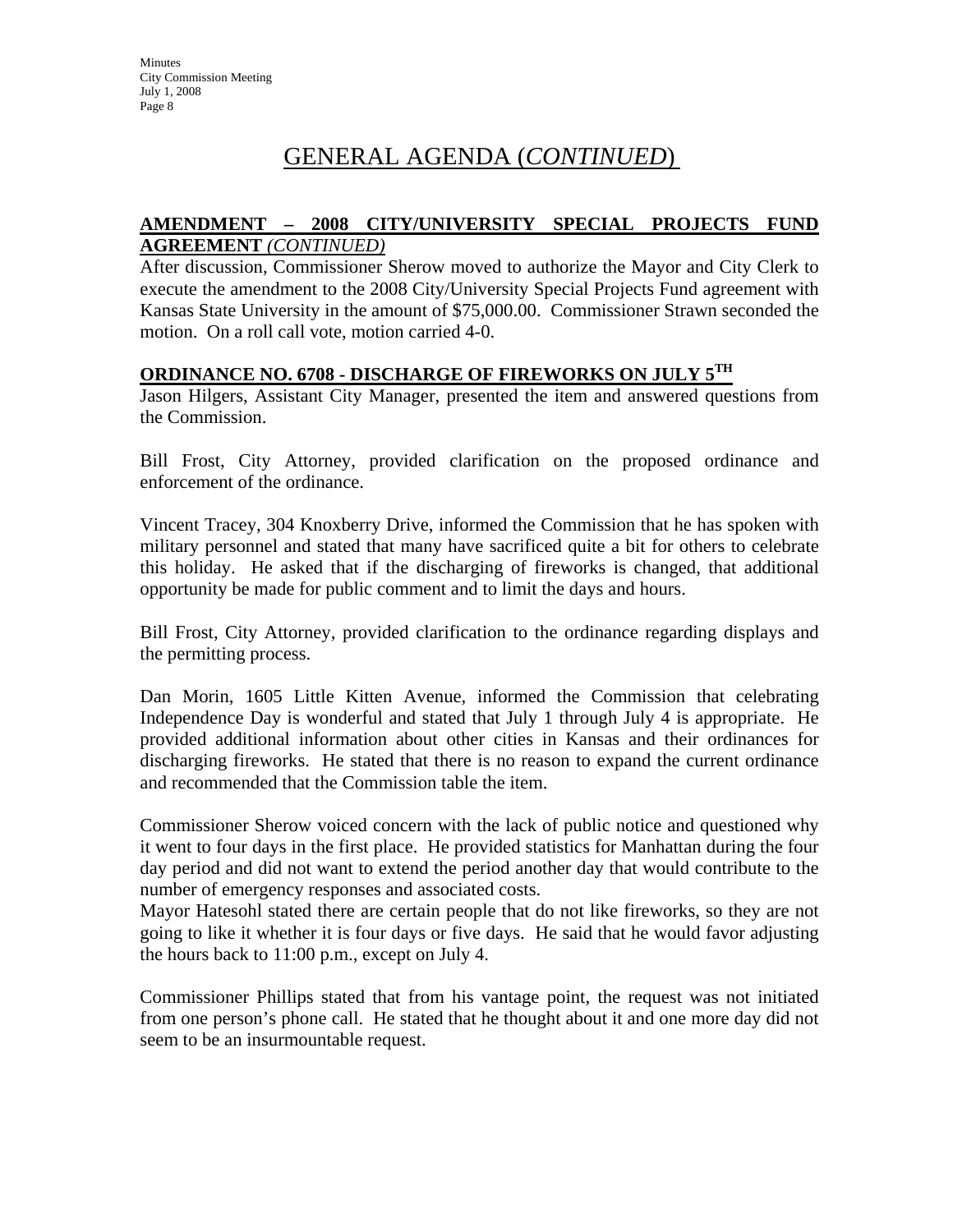# GENERAL AGENDA (*CONTINUED*)

#### **ORDINANCE NO. 6708 - DISCHARGE OF FIREWORKS ON JULY 5TH** *(CONTINUED)*

Commissioner Strawn stated that he could see both sides of issue; however, he said it came down to an extra day of fireworks being a nuisance. He commented that noise is a problem for the elderly and for residents who have pets, many of which who are spooked by the noise of fireworks. He said it came down to not allowing on the fifth for nuisance reasons.

Commissioner Sherow said fireworks began on June 29 in his neighborhood and stated that an additional day of fireworks results in an additional day of police calls, emergency room visits and fire calls.

Bill Frost, City Attorney, responded to questions from the Commission.

After additional discussion, there was no motion or action on the item.

#### **LETTER OF INTENT - KONZA AREA WATER AND SEWER EXTENSIONS**

Dale Houdeshell, Director of Public Works, introduced the item.

Monte Wedel, Director of Planning and Development, Riley County, presented an overview of the Konza area water and sewer extensions.

Leon Hobson, Director of Public Works, Riley County, provided additional information on the item and responded to questions from the Commission regarding the quality of the drinking water.

Ron Fehr, City Manager, responded to questions from the Commission regarding the Gateway to Manhattan study, infrastructure costs and funding mechanism, annexation considerations, associated costs of providing municipal services, future agreement with Riley County, and the letter of intent.

Bill Frost, City Attorney, and Ron Fehr, City Manager, responded to questions from the Commission and provided additional clarification about the agreement, consent to annexation, and compliance with codes.

Jason Hilgers, Assistant City Manager, provided additional information on the item.

Ron Fehr, City Manager, responded to questions from the Commission regarding the current fire protection for the area, the potential need for additional fire protection coverage, the need to revisit the Gateway to Manhattan study, and to strengthen planning efforts to meet City standards.